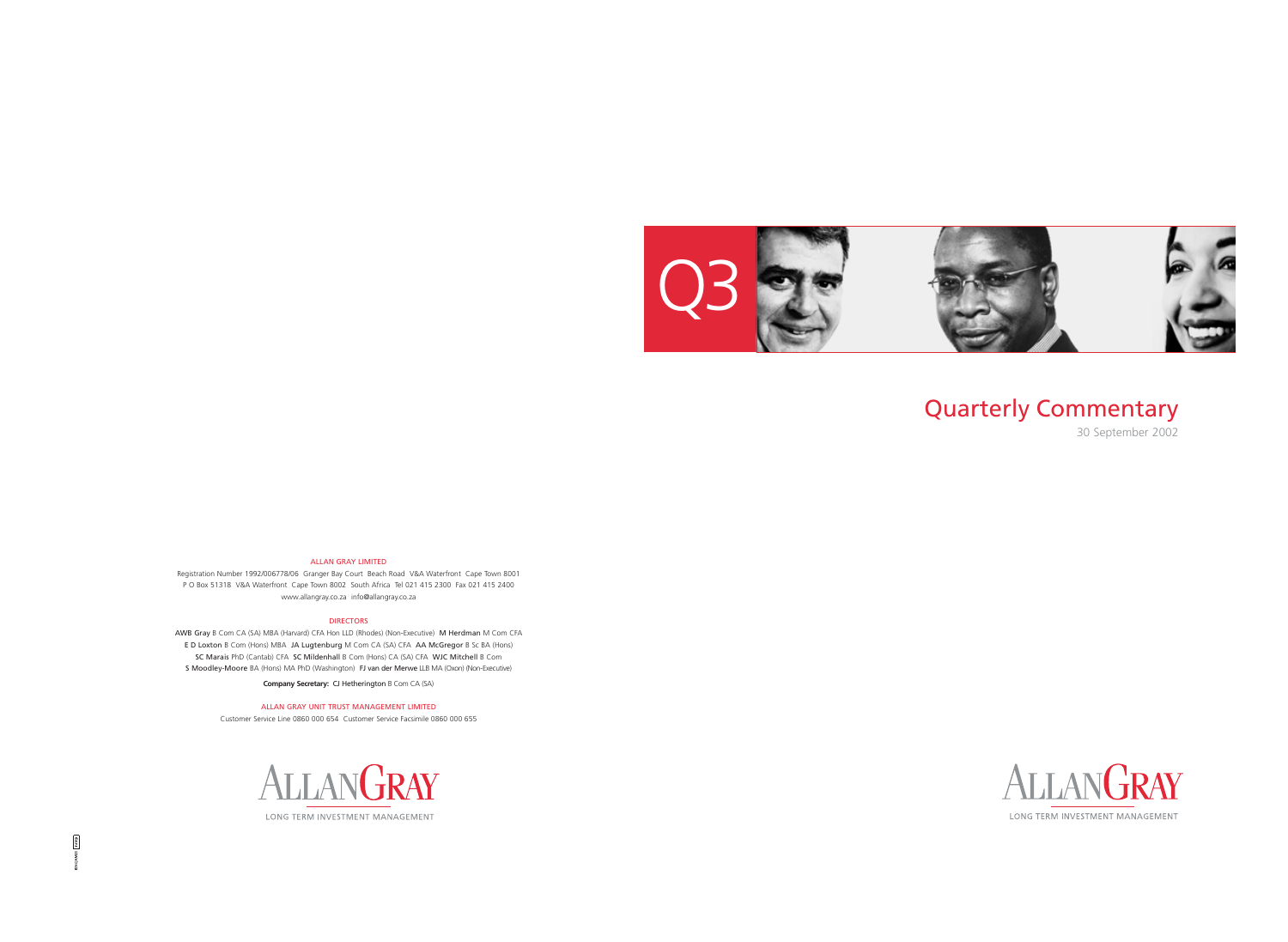Front cover: Some of the contributors to this issue are from left to right: John Rainier, Simon Garoëb, Delphine Govender



## Inside this issue

| Comments from the Chief Operating Officer                | 1              |
|----------------------------------------------------------|----------------|
| <b>Investment Perspective</b>                            |                |
| Observations from London on global investment conditions | $\overline{2}$ |
| <b>Investment Commentary</b>                             |                |
| Retailers remain attractive                              | 4              |
| The Investment case for Nampak                           | 5              |
| Allan Gray Namibia                                       |                |
| Update                                                   | 7              |
| <b>Allan Gray Property Trust</b>                         | 8              |
| <b>Gray Matters</b>                                      |                |
| Why is Allan Gray advertising?                           | 10             |
| <b>New Product News</b>                                  |                |
| Allan Gray Optimal Fund and Retail Update                | 11             |
| <b>Allan Gray Performance</b>                            | 12             |
| <b>Allan Gray Products</b>                               | 14             |

Simon Marais, the Chairman of Allan Gray, relocated to the London office of Orbis Investment Advisory Limited, our global asset management partner, in early August 2002. In 'Investment Perspective' he gives some initial observations on global investment conditions. He identifies the historically very low level of interest rates in most developed countries as the most dominant factor in the international investment world. Also, he suggests that most first world companies will battle to show any meaningful earnings growth due to weaker economies, high levels of gearing and the unwinding of accounting excesses. In South Africa the situation is far better and he believes that selected investments in our local stockmarket should produce some of the best returns worldwide.

John Rainier, the Managing Director of Allan Gray Property Trust Management Limited, reviews the performance of Allan Gray Property Trust (Grayprop) since we took over the management thereof in September 1997 and concludes that we have met our objective of providing a total rate of return in excess of inflation. He also explains the R150 million re-development programme currently underway which aims to enhance the value of Grayprop's large shopping centres.

### **Investment Commentary**

Two of our equity analysts, Delphine Govender and Abdul Davids, give their views on share investments which they find particularly attractive. Delphine discusses retailers and in particular Woolworths Holdings which is one of our favourite retailers. Abdul gives the investment case for Nampak and he believes that due to successful cost-rationalisation, acquisitions and the consolidation of the packaging industry Nampak should grow earnings over the next few years at a faster rate than that of the overall market. This should make it a rewarding investment.

**Namibia and Property** Our Namibian team provide an update on Allan Gray Namibia, which has shown excellent growth in both the number of clients and total assets under management. The total staff has grown to six including a recently recruited trainee investment analyst, Gottlieb Hinda.

### **Gray matters**

Our new advertising campaign has attracted a lot of comment from both existing and potential clients. In 'Gray Matters' we set out the logic behind our decision to advertise as well as the desired message of the campaign.

In 'New Product News' Johan de Lange, our Head of Retail Marketing and Distribution, discusses our new unit trust the Allan Gray Optimal Fund, which we believe not only aims to meet the specific needs of a broad range of clients but also complements our existing offering. He also provides an update on our retail business.

### **Investment performance**

In what was a very poor quarter for the financial markets, the resilience of our clients' performance was again proved with positive returns across all of our local mandates (excluding the relative risk product) compared to negative returns for their respective benchmarks. Our global balanced mandate clients, who form our largest composite, earned 1.3% for the third quarter compared to -6.1% for our estimate of the mean of the Consulting Actuaries Survey. Our equity only clients generated a return of 1.5% versus the -10.4% for the All Share Index. For the 1-year, 3-year, 5-year and since inception periods up to 30 September 2002 every single client composite has earned a performance comprehensively in excess of their respective benchmark.

While we continue to expect poor returns from most of the developed country stockmarkets we are excited by the value we can find in the local stockmarket and remain fully invested.

I hope that you enjoy this issue of our 'Quarterly Commentary'.

With kind regards

Nach Hedwar

Mark Herdman Chief Operating Officer

### **Mark Herdman Chief Operating Officer, Allan Gray Limited**

## Comments from the Chief Operating Officer

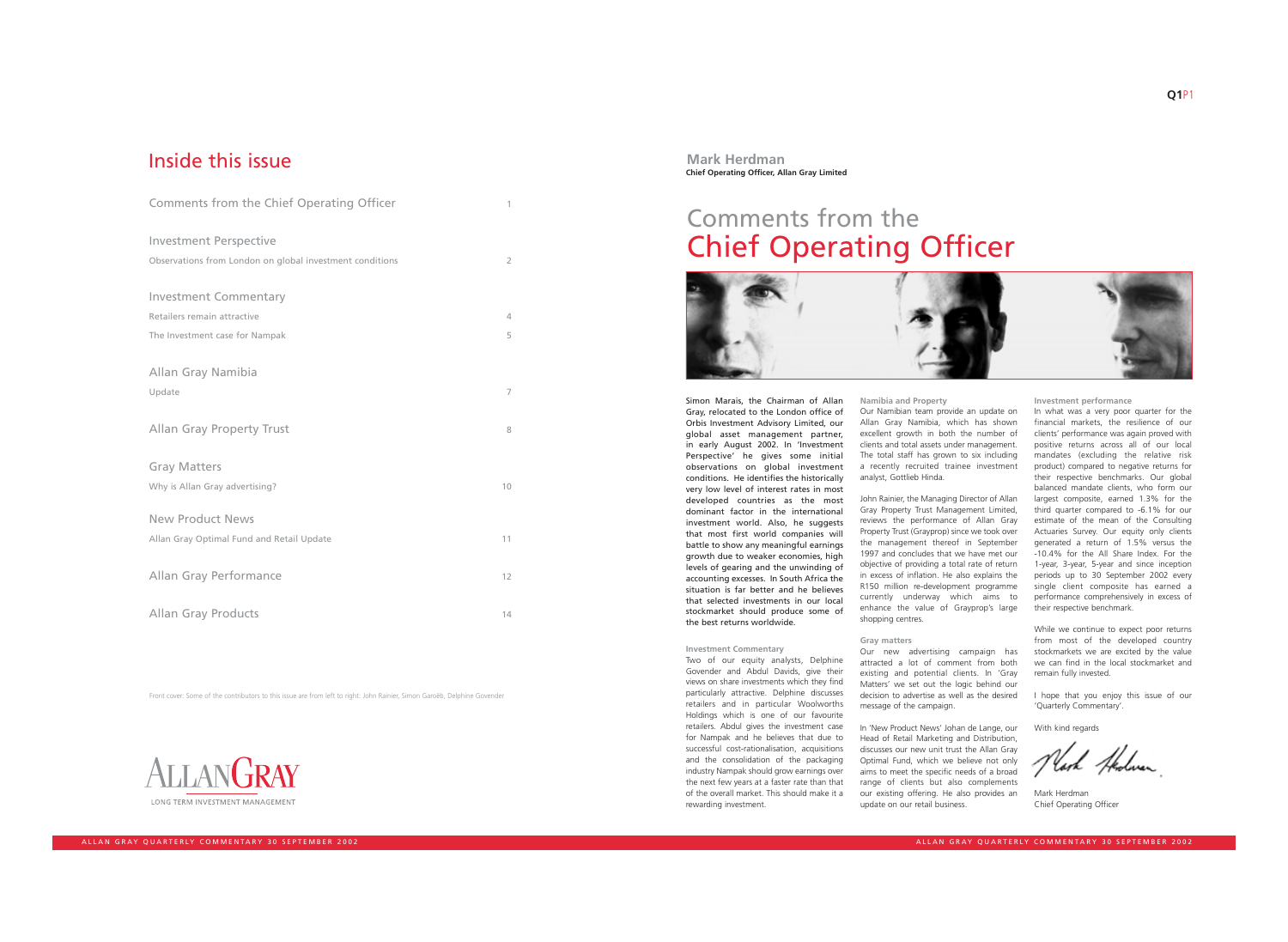## Investment Perspective

My first month in the London office of Orbis Investment Advisory Limited, Allan Gray Limited's global asset management partner, has passed. What I have learnt is that attempting to analyse the world stockmarkets is bewilderingly complex. Rather than a few sectors, each with a company or two as we have in South Africa, you face scores of industries with hundreds of companies listed all over the world, each with its own accounting rules and way of doing business. No wonder Orbis employs six PhDs (along with a number of CAs and other graduates) to find the hidden investment opportunities.

If there is one factor that we believe dominates the international investment world it is the very low interest rates in most developed countries. In the US short term interest rates, even for large investors, are less than 2%. Europe does not give you much more, while in Japan you get no interest at all. Long term deposits are not much better. Even committing your money to a 30-year government bond will yield you less than 5% p.a. in America. In Japan the yield is less than 2% p.a.

While this is great news for homebuyers and for consumers (Americans have been making full use of the low rates as is their custom), it presents a problem for investors anxious to compound reasonable returns on their money. A 2% drop in return for a 30-year investor means having the final capital amount almost halved in value. Not a pleasant prospect for an increasingly ageing society nearing retirement.

The major hope for investors squeezed by lower rates has been the stockmarket. The excessive optimism of the late 1990s/early 2000 period, where investors took 20% plus annual returns almost as a basic human right, has been cooled substantially by the events of the last two years. Expectations are now much lower and most investors are looking for stable companies which have solid accounts, give a dividend yield of 1 to 2% and will grow earnings consistently at 5 to 10% p.a. This is a far cry from what was the norm before, but it certainly is a lot better than the major alternative, namely money in the bank.

The problem is that in low inflation environments, a 5 to 10% growth company is a rare find. Looking through the financial histories of Japanese stocks for the last decade, even 5% p.a. growth is an exception. Most companies show declining earnings. In the US there is the major additional problem of the quality of reported earnings. Although a few of the most blatant excesses have come to light (Enron, Worldcom and the like), there are still a number of poor practices that have affected many corporations and have not been addressed. The largest of these is probably the way in which pension funds are accounted for in the US and UK. Many readers may choose to skip the next three paragraphs which are a little technical. However, I include them to show what one has to be aware of when investing, especially internationally.

**Simon Marais Chairman, Allan Gray Limited**

> Many large corporations have defined benefit pension funds - i.e. when the employee retires, the company pays their pension until death. This is a major liability especially for older companies with large workforces. The best estimate of this future cost to a company is called the actuarial liability. To provide for this liability, companies contribute money to an asset pool from which this liability will be paid i.e. the company's pension assets. Typically, 60 to 70% of the assets are invested in shares. If the pension assets exceed the actuarial liability (which often happens after sustained periods of strong stockmarket performance), the company may not contribute to the pool for that year. This is called a 'pension fund holiday' and increases the company's earnings because there is no expense incurred to fund pensions. In South African companies we have been aware of such holidays and have often adjusted earnings to account for this. However, the relentless pressure from

investors (often with a poor understanding of how markets work) to produce growth in earnings has led American companies and their auditors to come up with a new way to account for pensions. In this 'innovative' way of accounting, a liability to the company (the obligation to pay pensions) is turned into a major contributor to earnings. This is how it works:

First, look at the increase in your liabilities from one year to the next. This is a cost to the company - nothing funny here. Now look at the pension assets of the company. Assume a return for those assets since investment markets can fluctuate widely. A typical assumption is 9 to 10% p.a. This is a decrease in the company's obligation and can be added to earnings. In most cases the assumed increase in assets is more than the increase in liability so that the pension fund actually contributes to the corporation's profits! In fact, for some large companies this has accounted for 25% or more of their reported profits.

Yet the current reality is that with poor stockmarkets and low interest rates no funds have had returns even close to 10% p.a. In addition, while happily booking a profit from the pension fund year after year, many companies are now in the position where their pension funds are seriously in deficit and they are now faced with making good on the backlog.

What this all means is that getting even 5% p.a. growth from here on may prove to be tough for most first world companies, given weaker economies, the unwinding of accounting excesses and very high levels of gearing.

Fortunately, there is some good news. In South Africa we have been spared the worst excesses. The 1998 boom and subsequent collapse of many 'neweconomy' shares are just a painful memory to some investors. Most companies now have good quality accounts and solid balance sheets. The pension fund problem which bedevils many international companies is hardly an issue because most companies have transferred the risk to employees through defined contribution funds. Looking ahead, there is scope for growth off a low base with management teams that compare favourably with the best anywhere in the world.

Yet these companies can be bought for less than ten times earnings and give investors between 4 and 6% in dividends. Cash flows are solid and most management teams feel more upbeat than they have for many years. We would expect selected investments in local shares to produce some of the best returns worldwide.



**Simon C. Marais**

Observations from London on global investment conditions

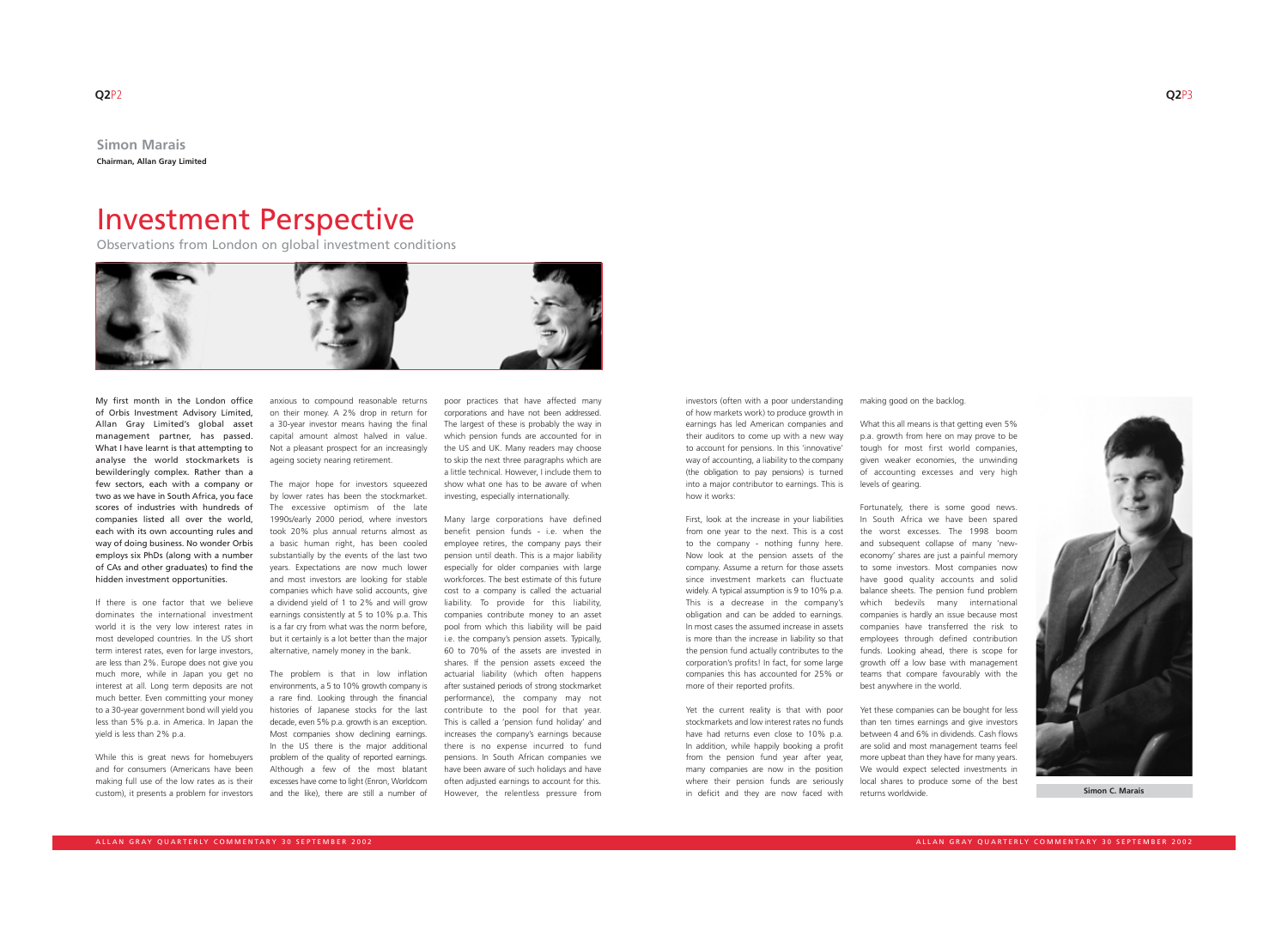return on equity.

Earlier this year we highlighted that our research was uncovering great value among industrial shares, which have been trading at their lowest relative levels in 25 years. In particular, we found retailers attractive. The reason for this is broadly summarised by the two graphs alongside.

**Graph 1** reflects earnings for the retail sector relative to the earnings for the All Share Index (ALSI) since 1968. At the end of July 2002, retail earnings relative to ALSI earnings were at a 32-year low. We believe that this is unsustainable and that earnings for the retail sector should begin to normalise relative to the rest of the market.

**Graph 2** reflects the price of the retail index relative to the ALSI over the past 32 years. Once again retail shares are at their cheapest level relative to the market. Clearly this correlates with the collapse of retail earnings reflected in graph 1.

WHL has exceeded PIK's earnings growth rate over the past 10 years and represents excellent value if it can maintain this record. We believe that this is possible by:

When earnings recover we expect retailers to outperform the market.

The recent release of better-than-expected results from South African retailers has fortified our view that retail earnings have begun to improve. One of our favourite retailers which has positively surprised the market lately with good results has been Woolworths Holdings.

**Woolworths Holdings (WHL)** WHL comprises Woolworths SA (Woolies) and Country Road, the Australian-based subsidiary. Contributing approximately 90% of WHL's turnover and virtually all the operating profit, Woolies is by far the most significant component of WHL. Following an earnings dip in 1999 and 2000, this is the second year of an earnings recovery at WHL.

A comparison of some of the key fundamentals of WHL compared to leading South African retailer, Pick 'n Pay, is contained in the table below.

Pick 'n Pay (PIK) is currently the most highly rated retailer in terms of its PE ratio. This is due to its good consistent earnings growth rate, strong dividend payout and superior

<sup>2</sup> All Share Index (ALSI) compounded annual growth in earnings = 12.7% 3 ALSI PE Ratio = 11.5x

- Growing its food retail market share through the Woolies' Foods division by rolling-out stand-alone food stores to a wider reach of locations across South Africa;
- Continuously refining the Woolies Textiles (clothing and homeware) offering to ensure that value-for-money, classic clothes are consistently delivered to the loyal Woolies customer base;
- Ensuring that Woolworths remains synonymous with 'quality' in the minds of South African consumers; and
- Re-establishing Country Road as the pre-eminent aspirational clothing brand in Australia.

Strategically, we believe Woolies is a solid company holding a secure position in the South African retail market. Our expectations are for a sustained improvement in earnings and ROE as management successfully implements its stated strategies. If this transpires, the share offers excellent value on a 5% dividend yield, twice covered by earnings.

Article by: Delphine Govender





| Key Factors <sup>1</sup>                   | <b>Woolworths</b> | Pick 'n Pay |
|--------------------------------------------|-------------------|-------------|
| Compound annual growth in Earnings         | 24.1%             | 16.2%       |
| (past 10 years - since $1993)^2$           |                   |             |
| Return on Equity (ROE)                     | 17.2%             | 35.6%       |
| Share of S.A. Market: Textiles             | ± 17%             | small       |
| Share of S.A. Market: Food                 | $±7\%$            | ± 40%       |
| Turnover per square metre                  | R27,000           | R22,100     |
| PE Ratio <sup>3</sup>                      | 9.9x              | 16.7x       |
| Dividend Yield                             | 4.8%              | $4.1\%$     |
| Dividend Payout Ratio                      | 43%               | 68%         |
| Price: Book Ratio                          | 1.6x              | 6.2x        |
|                                            |                   |             |
| $15.1.$ 2010 $1111.$ $\odot$ $120.$ $\Box$ |                   |             |

1 Friday 30/8 WHL @ 420c PIK @ 1270c

**Nampak's recent earnings history can be divided into three distinct parts. The first phase (as shown in Graph 3 on page 6 as the number 1) occurred during the late 1980's, when Nampak was a favourite industrial share among investment managers. South Africa's economic isolation meant that the company was operating in a quasi-cartel environment, allowing earnings to grow faster than the market during this period.**

The end of South Africa's economic isolation heralded the next phase (2) of Nampak's earnings history. What followed was a rapid reduction in import duties, which meant that companies like Nampak were now competing against international packaging companies in the local market. The increased competition resulted in excess capacity in the industry and falling profitability. Nampak's earnings halved relative to the market during this period.

Nampak successfully embarked on a twopronged plan of action to recover its battered margins:

- Cost-rationalisation
- Consolidation of the fragmented packaging industry

The initial impact of these actions on earnings was negative. However, Nampak is currently the lowest-cost producer in some

## Investment Commentary





### Retailers remain attractive

### The Investment case for Nampak

**Delphine Govender Equity analyst, Allan Gray Limited Abdulazeez Davids Equity analyst, Allan Gray Limited From left to right**

**Stephen Mildenhall Chief Investment Officer, Allan Gray Limited, Equity Portfolio Manager and Analyst**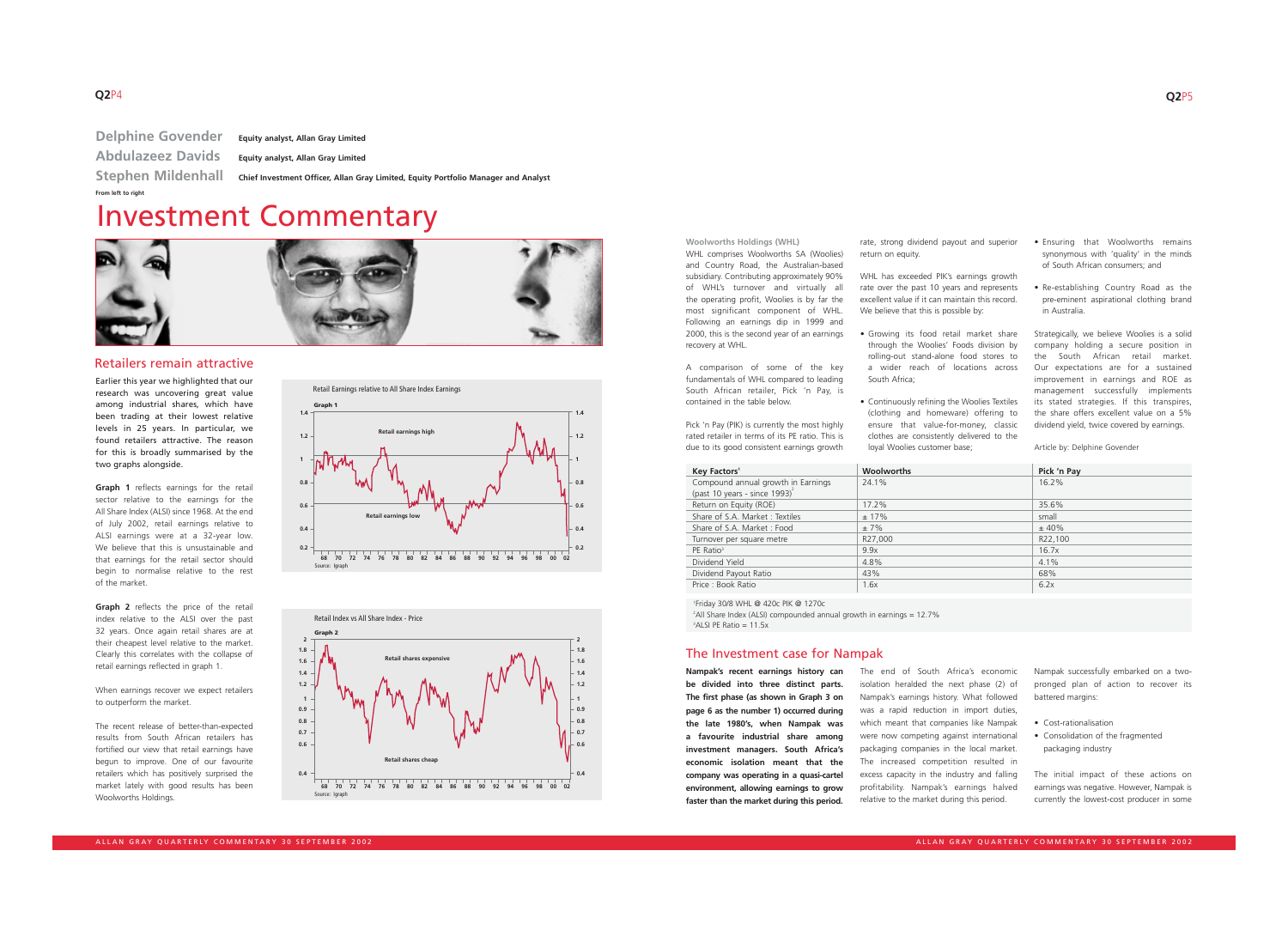lowest-cost packaging companies globally. As a result, Nampak has embarked on a major export drive that is expected to contribute to earnings in the future.

These factors, together with three acquisitions during 2002, will be the catalyst for the next growth phase (3) of Nampak's earnings:

- Buy-out of Crown Cork's minority interest in Nampak's Metals division
- Acquisition of Crown Cork's lucrative African packaging business
- Merger with Malbak

The recent merger with Malbak is fortuitous for Nampak: Malbak experienced severe hardships in the process of transforming itself from an industrial conglomerate into a serious packaging player. Malbak's low rating reflected the market's disillusionment with a management team that historically over-promised and under-delivered. However, the value of Malbak's established European packaging interests (acquired at very favourable exchange rates) was not reflected in the company's share price.



The Malbak merger affords Nampak the opportunity to further entrench its dominant position in the South African packaging market and to expand its solid European packaging interests.

For Nampak, the foundations have now been laid for delivering significant earnings growth over the next few years. Last year's reported earnings of 88c are well below our estimate of normalised earnings. Furthermore, we note that Nampak has always traded around the same yield as the All Share Index (refer **Graph 4** below).

This relationship holds true today, despite the fact that current earnings are well below normal levels. Therefore, if the earnings yield remains constant, the share price will rise concomitantly with the growth in earnings.

Nampak's earnings relative to the market

**0.1800 0.2000 0.2250 0.2500**

> **0.0917 0.1000**

**0.1200**

R

**0.1400 0.1600 0.1800 0.2000 0.2250 0.2500**

**Graph 3**



Established in 1996, our Namibian subsidiary, Allan Gray Namibia, is now in its sixth year of operation. The success of the company is demonstrated by the excellent growth in client base and assets under management - from two clients and N\$906 million in 1996 to 35 clients and N\$ 3.6 billion in 2002.

The Allan Gray Namibia Investment Trust (launched in 1999) has proved to be successful in maintaining our customary single-minded focus on investment management while enabling us to extend our services to a broader spectrum of retirement funds. The Trust, which offers a Global Balanced, Regulation 28 compliant mandate on a pooled and unitised basis to Namibian retirement funds of N\$5 million and larger, has grown to N\$718 million with 30 unitholders.

Our clients' investment performance has been excellent with an annualised return of 24.3% on our Balanced Mandate portfolios for the five years up to September 2002, compared to a return of 9.8% by the average manager over the same period, according to the Jacques Malan (Namibia) Survey.

In line with our objective to build a viable Namibian business and develop local investment skills, we have invested further in our Namibian subsidiary's staffing, with the recent appointment of Gottlieb Hinda as trainee investment analyst bringing the total staff complement to six. Gottlieb holds a BSc Agric. in Biochemistry and Physiological Biochemistry and is currently completing his MBA through the University of Stellenbosch. His previous experience includes stints at an investment company and various food businesses. The appointment of Sam Geiseb as non-executive director to the board of Allan Gray Namibia further strengthened our Namibian skill set.

The Namibian office does its own portfolio administration and trading. The fixed interest portions of our Namibian clients as



well as a Namibia-only portfolio is now being managed by Renée Tubbessing, the Chief Investment Officer.

Simon T.F. Garoëb fills the role of Chief Operating Officer; Gwyneth McClune is Portfolio Administrator and Bianca Busch is involved in Trading whilst also administering portfolios. Sylvia Jason's duties include receptionist and general secretary.

We have also been assisting in building skills in the wider Namibian community, primarily through the Allan Gray Namibia Bursary Scheme, which has already sponsored nine students at the University of Namibia.

Through continued commitment to the principles of excellence that have been central to the success of Allan Gray, and through the development of our personnel, we look forward to continued success for our Namibian subsidiary.

**Simon Garoëb Chief Operating Officer, Allan Gray Namibia Renée Tubbessing Chief Investment Officer, Allan Gray Namibia**

**Edgar Loxton Director, Allan Gray Namibia From left to right**

## Allan Gray Namibia Update



"The success of the company is demonstrated by the excellent growth in client base and assets under management."

Article by: Abdulazeez Davids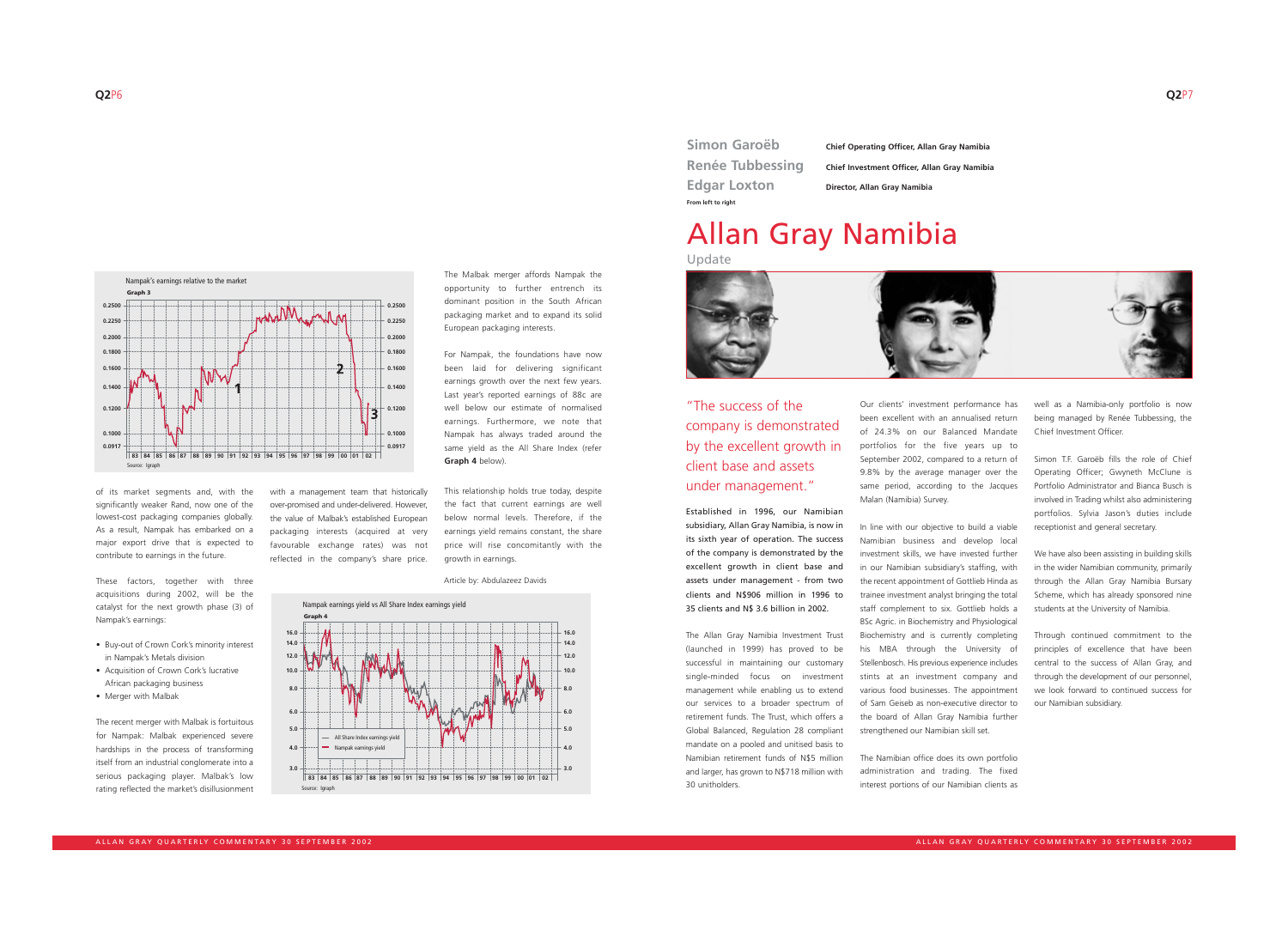Allan Gray Properties, the division of Allan Gray Limited, responsible for the asset management of both Allan Gray Property Trust (Grayprop) and the direct property investments of various retirement fund clients has a simple objective. It is to create wealth for its clients by generating a total rate of return in excess of inflation. This is achieved by optimising net rental growth and hence maximising the value of the properties in its portfolio. In this respect, since September 1997 when we assumed the management of Grayprop to 30 June 2002, the total rate of return of the Trust has been 21.1% p.a compared with inflation of 6.5% p.a. Grayprop is the largest local property investment vehicle listed on the JSE with a market capitalisation in excess of R2 billion.

Unlike share transactions, the seller involved in direct property investments typically knows more about what he is selling than the buyer. With shares, both the buyer and the seller have access to the same information. Whether they wish to buy or sell at a particular price depends on their interpretation of that information. With property, even with the greatest

disclosure and investigation by the buyer, the seller is at an advantage in knowing all the nuances, however small, that affect the property. For this reason, in the seven years of managing Grayprop, we have yet to buy an individual building. (Note: sellers who withdraw from property investments for policy reasons do not in our opinion qualify as being more informed than buyers.)

All the proceeds from the sale of properties, which we considered to be unattractive from an investment point of view, have been invested in improving select properties in the portfolio. In addition to this, the land in such improvements is 'free', hence very attractive incremental returns are more easily achievable.

In line with this philosophy and the active asset management of the portfolio, over the past eighteen months, properties worth over R200 million have been sold. These holdings were identified as not adding positively to the total return of Grayprop whereas the funds would be better used in further enhancing the earnings potential of other, more suitable properties.

Following on the very successful upgrades

to the Bedford Gardens private hospital and the Kenilworth Centre, Grayprop is now embarking on a R150 million re-development programme to substantially alter and improve four of its shopping centres. Grayprop is one of the biggest owners of large shopping centres in South Africa, owning outright or in partnership with others six regional shopping centres and five smaller centres worth around R1.5 billion, situated in the Western Cape and Gauteng.

> At Southgate Mall, a 70 000m<sup>2</sup> centre south of Johannesburg, R75 million is being spent on alterations. Grayprop owns just under 20% of this centre. The addition of 3000m<sup>2</sup> retail space, including the creation of a banking court, will free up space elsewhere for comparative fashion shopping. The fast food court has been remodelled, and

At Blue Route Mall, in the Southern Suburbs of Cape Town, a R45 million alteration is underway, with the first phase having recently opened and with the bulk of the remaining phases due before Christmas 2002. A new image 2700m<sup>2</sup> Boardmans will complete the project by Easter 2003. The project has involved replacing Shoprite in order to obtain the space needed to improve the shopping mix. As a result there is far more emphasis on fashion and homewear. We have introduced, among others, a 2000m<sup>2</sup> Mr. Price including its Home Store, a bigger, revamped Foschini and Markhams, as well as a new Identity store. On the lower floor a value component has been introduced including Shoe City and Clothing City, as well as the

We believe that our ongoing commitment to proactive asset management of the portfolio will enhance the size and quality of future earnings to the benefit of our unitholders.

first outlet for home furnishing store Coricraft in the Southern Suburbs. The area around Blue Route Mall has seen phenomenal growth in housing over the past few years, ranging from high density developments to the upmarket Steenberg Estate and this expansion continues apace. An extra 250 parking bays have been provided to ensure that the centre will have ample parking for shoppers. Over the years we have been involved with Blue Route, it has proved to be a very rewarding investment; consistently expanding its market share and growing net income by 14% p.a over the past 10 years.

At Northmead Shopping Centre in Benoni a R25 million re-development will see the introduction of a 3000m2 Pick 'n Pay and a large pharmacy, plus re-tenanting the mall shops with national fashion and convenience retailers. Northmead is well situated in an affluent node and we have been working for some time to re-position the centre with the relevant mix of retailers for that neighbourhood.

In Randburg, the old Randburg Waterfront will receive an R80 million transformation. Under the original ownership, the emphasis was on food and entertainment. However,

competition in this market has grown dramatically over recent years.

In addition, the demise of the Randburg CBD has taken place. This has given us the opportunity to create a totally new product focussing on traditional retail and lifestyle shopping with less reliance on entertainment although we are still retaining some of the existing successful elements. As a result, the very successful Pick 'n Pay will be expanding as will the traditional retail offering. Negotiations are underway with Boardmans, the CD Wherehouse, Mr. Price, Exclusive Books and a large Mica hardware store. A number of the existing stores will also be expanding. The large lake in the middle will be replaced with softer, meandering water to add to the revival of the 'Main Street' theme so strong in many areas of Johannesburg and Cape Town.

Pick 'n Pay and Checkers, the two food anchors, are upgrading their stores. In addition, a new improved taxi rank facility is being created for the benefit of the growing number of shoppers using this mode of transport. Also planned, is a fast food outlet and motor parts fitment centre to assist the drivers.

In addition to these confirmed projects, negotiations are at a very advanced stage for a R200 million extension to the highly successful 51 000m<sup>2</sup> Centurion shopping centre. Some 20 000m2 of retail space will be added to accommodate some 'big box' retailers and to relocate Woolworths in order to give other national tenants who have outgrown their existing space the opportunity to expand. This centre has seen sales growing consistently above inflation for a number of years on the back of an increasing work and residential population. This has provided us with the incentive to capitalise on this market and expand and improve the facilities on offer.

# Allan Gray Property Trust

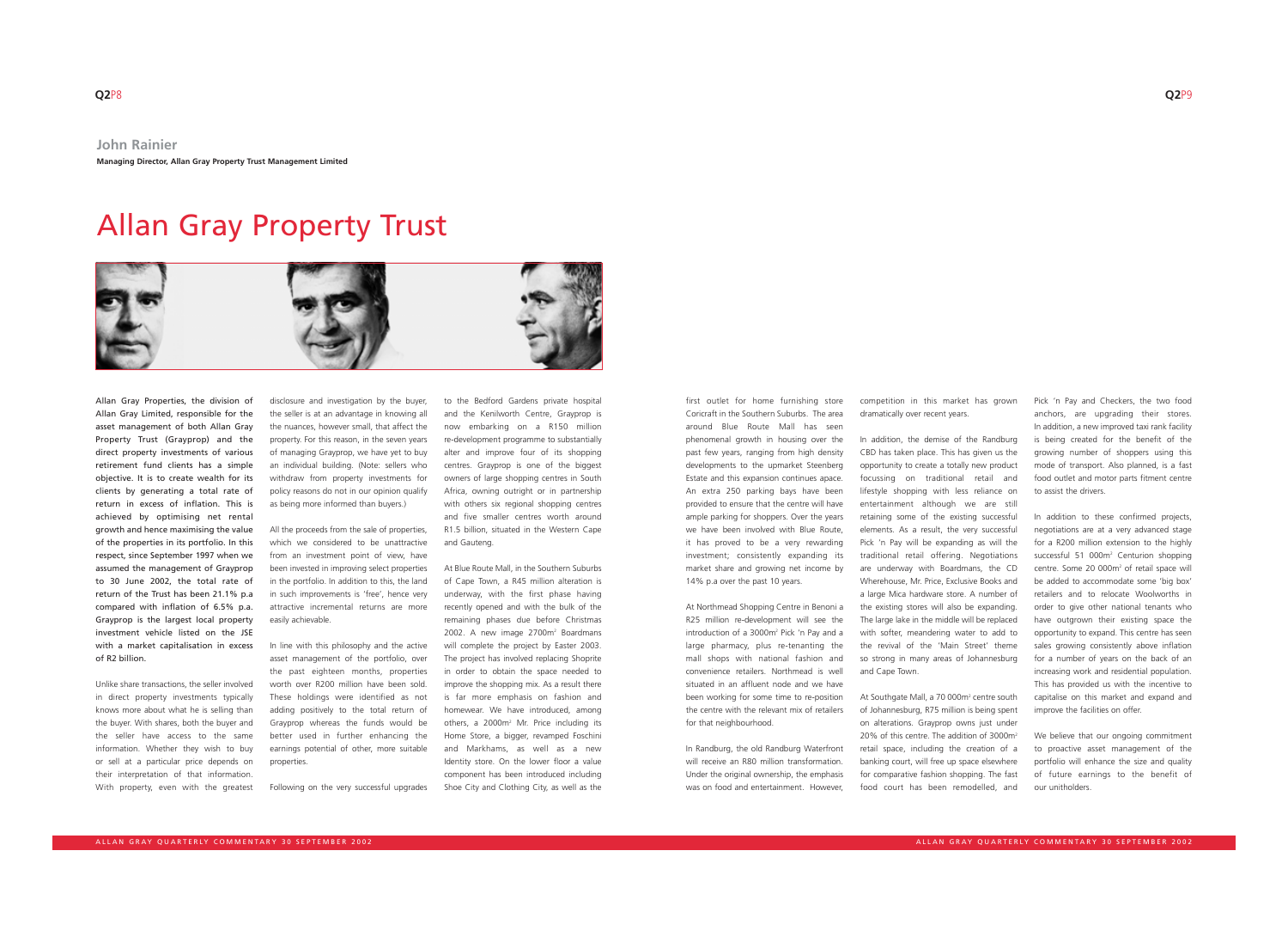The reaction to our new advertising campaign from a number of our existing clients, and intermediaries who know us, has generally been one of mild concern. The questions being asked are: "is Allan Gray deviating from its clear business objective and trying to become a big brand financial institution?" and if so, "what impact will this have on my future investment performance?" The answer to these questions is emphatically that we remain committed to our business objective of delivering superior performance for our clients. We do understand that we will have difficulty in achieving this if we become one of the three largest asset managers in South Africa. It's onerous to beat the market if you are a significant part of the market.

So then, 'why the need to advertise?' The answer lies in the fundamental changes that have taken place in our industry as well as our desire to make our investment management services available to a more diversified client base.

From 1974, when Dr Allan Gray founded the business, until 1978 we only managed private segregated client accounts. In 1978 we started managing money for large segregated retirement funds and they quickly dominated our client base. Over the years we have been approached by

individuals and small pension funds but we did not have suitable pooling vehicles to accommodate them. Then, in October 1998, after receiving approval from the FSB to start a Unit Trust Management Company, we launched our first unit trust with a minimum investment size of R10 000. In September 2000 we formed our Life Company with a minimum retirement fund client size of R10 million. We were now catering for a much broader market.

At the same time our traditional client base was facing major changes. Defined benefit pension funds were converting to defined contribution schemes. The move to allow individual retirement fund members the choice as to how and who would manage their money was growing. A number of pension fund members have unknowingly benefitted from Allan Gray's investment expertise through their pension fund. Clearly, there was a need for Allan Gray to increase its public profile and educate the public about its investment approach and business principles or face ongoing withdrawals from individuals. We had to develop brand awareness, not only in our expanded market but also amongst our existing, but changing client base.

So, our objective for the new Allan Gray campaign is twofold. First, to build brand awareness by creating advertising that stands out in a cluttered market and second, to reinforce our commitment to our long-standing clients.

Given our distinctive investment approach which we have employed for the last 28 years and which has generated our superior long-term track record, we wanted to avoid the usual financial service clichés offering reassurance and peace of mind (often with little justification) and focus instead on the way that we invest our clients' money.

> We will continue to honour our philosophy of keeping our suite of unit trusts limited and only add a fund if it is fundamentally different to an existing one and if it meets a clearly identified need for our client base. This new Fund offers investors the opportunity to further diversify their market-linked portfolios by adding an alternative fund which is uncorrelated to the market. We are of the opinion that the public will be well-served by this product that embodies our low risk investment approach and unique differentiated investment philosophy. In light of this, the Fund is in line with making long-term investment sense and our Allan Gray

Allan Gray does not follow the herd. We base our investments on sound business principles, thorough research and good common sense, not market sentiment or popular opinion. To Allan Gray, investing is a serious business, not a game. It is 'intelligent investing'. A fact reinforced by our superior, consistent performance over the last 28 years. As a result, the mantra for this new campaign became, 'Singleminded is good', a line which not only reflects the focused nature of Allan Gray's investment philosophy, but also the mindset of the majority of our clients, who know exactly what they want from their investments.

We have also entered into an exclusive arrangement with Finningly Financial Services (FFS) to distribute our product range to IFAs in Kwazulu-Natal. Mr Morris Crookes who has a number of years of experience in servicing IFAs heads up FFS. Morris can be contacted on 082 828 2021.

In partnership with our advertising agency, King James, we have created advertising that expresses this theme across several different media: TV, magazine, press and outdoor. The press ads consist of strong,

**Johan de Lange Head of Retail Marketing and Distribution, Allan Gray Limited Tracy Hirst Marketing Manager, Allan Gray Limited Mark Herdman Chief Operating Officer, Allan Gray Limited From left to right**

Gray Matters

Why is Allan Gray advertising?



### **Johan de Lange**

## New Product News

**Head of Retail Marketing and Distribution, Allan Gray Limited and Director, Allan Gray Unit Trust Management Limited**

The Allan Gray Optimal Fund and Retail Update

Although it has seemed to be quiet for the last two quarters on the product development front, we have been busy behind the scenes. The Financial Services Board has recently approved a new unit trust, the Allan Gray Optimal Fund, which we opened on 1 October 2002.

The rationale to add another fund to our existing suite is based on the fact that a number of our investors are finding the current volatility associated with stock and bond markets unnerving and unacceptable. The problem faced by these investors is that virtually their only alternative investment is cash. Increasingly therefore, there has been a demand worldwide for absolute return funds i.e. funds that focus on providing positive returns despite financial market conditions.

The Allan Gray Optimal Fund aims to meet this need. It is for those clients who seek diversification from pure equity markets and who hope to obtain an expected return higher than cash. Although these characteristics may seem similar to those of the Allan Gray Stable Fund, the major difference between the two funds is that the Allan Gray Optimal Fund is uncorrelated to the stockmarket. To achieve this the Fund will invest in shares offering superior fundamental value whilst managing the risk of loss by using equity derivatives. The Fund will have little or no correlation to the stock or bond market and will seek to have a lower volatility than the typical equity fund.

philosophy of value creation.

A more detailed document on the Fund is available in electronic format from our call centre.

### Some Retail News

As stated in a previous Quarterly Commentary we have appointed two Business Development Managers in Gauteng. We have now ensured that our presence in Gauteng will be permanent by formally opening an office in Melrose Arch on 3 September. The office is currently aimed at supporting the retail market i.e. investors and Independent Financial Advisers (IFAs). Pam Hockney who has been with Allan Gray for 8 years is running the office and can be reached on (011) 214 4200.

headline-driven executions. These headlines, that were also used in airport corridors, define the Allan Gray investment philosophy in a series of simple, bold statements that challenge our target market to change the way they think about investing. The TV and magazine ads were approached slightly differently. In these media, we have continued the 'Single-minded is good' theme by saluting single-mindedness in its various forms. Whether it be the Bosnian athlete who trained in the streets of Sarajevo, the mathematician who solved the world's most elusive mathematical problem after 9 intense years, or the Antarctic explorer

who rescued his crew against impossible odds; the single-minded pursuit of a goal and the incredible focus needed to succeed are characteristics that are key to the Allan Gray investment philosophy.

The various media chosen were also very carefully considered. TV allowed us to reach a large segment of our market, and strategic placement of our ads during news and sports programmes helped us achieve maximum impact with our messages. With regards to magazines, we chose a mix of lifestyle and financial titles, which widened our coverage of the target market and also allowed us to reach

them outside of conventional investment environments. In press we launched with large space ads for maximum impact and later reduced to strip ads to ensure our target market received multiple messages in this medium. Similarly, by placing our messages in the domestic departure corridors, we were able to increase the frequency of exposure to the regular business traveller.

By approaching our advertising in such a strong and direct manner, we hope to give Allan Gray a unique and unmistakable identity. We are a serious investment company, for serious investors.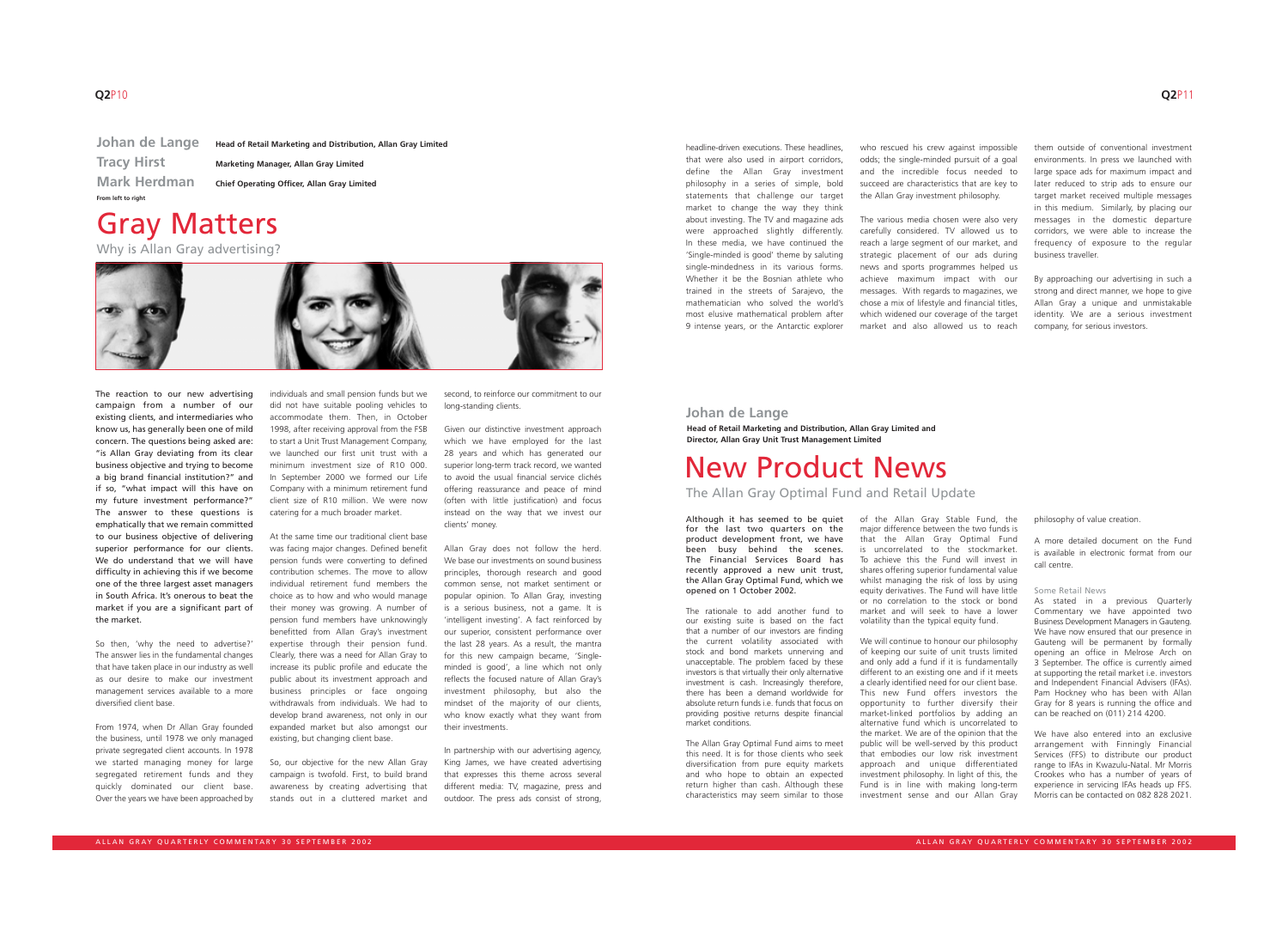# Performance

### **ALLAN GRAY LIMITED SHARE RETURNS vs ALL SHARE INDEX**

| Period                         | Allan Gray* | All Share Index | Out/(Under) Performance |
|--------------------------------|-------------|-----------------|-------------------------|
| 1974 (from 15.6)               | $-0.8$      | $-0.8$          | $0.0\,$                 |
| 1975                           | 23.7        | $-18.9$         | 42.6                    |
| 1976                           | 2.7         | $-10.9$         | 13.6                    |
| 1977                           | 38.2        | 20.6            | 17.6                    |
| 1978                           | 36.9        | 37.2            | $-0.3$                  |
| 1979                           | 86.9        | 94.4            | $-7.5$                  |
| 1980                           | 53.7        | 40.9            | 12.8                    |
| 1981                           | 23.2        | 0.8             | 22.4                    |
| 1982                           | 34.0        | 38.4            | $-4.4$                  |
| 1983                           | 41.0        | 14.4            | 26.6                    |
| 1984                           | 10.9        | 9.4             | 1.5                     |
| 1985                           | 59.2        | 42.0            | 17.2                    |
| 1986                           | 59.5        | 55.9            | 3.6                     |
| 1987                           | 9.1         | $-4.3$          | 13.4                    |
| 1988                           | 36.2        | 14.8            | 21.4                    |
| 1989                           | 58.1        | 55.7            | 2.4                     |
| 1990                           | 4.5         | $-5.1$          | 9.6                     |
| 1991                           | 30.0        | 31.1            | $-1.1$                  |
| 1992                           | $-13.0$     | $-2.0$          | $-11.0$                 |
| 1993                           | 57.5        | 54.7            | 2.8                     |
| 1994                           | 40.8        | 22.7            | 18.1                    |
| 1995                           | 16.2        | 8.8             | 7.4                     |
| 1996                           | 18.1        | 9.4             | 8.7                     |
| 1997                           | $-17.4$     | $-4.5$          | $-12.9$                 |
| 1998                           | 1.5         | $-10.0$         | 11.5                    |
| 1999                           | 122.4       | 61.4            | 61.0                    |
| 2000                           | 13.2        | 0.0             | 13.2                    |
| 2001                           | 38.1        | 29.3            | 8.8                     |
| 2002 (to 30.9)                 | 14.2        | $-7.0$          | 21.2                    |
| ANNUALISED TO 30.9.2002        |             |                 |                         |
| From 1.10.1999 (3 years)       | 31.7        | 14.6            | 17.1                    |
| From 1.10.1997 (5 years)       | 27.0        | 8.9             | 18.1                    |
| From 1.10.1992 (10 years)      | 26.3        | 14.5            | 11.8                    |
| Since 15.6.74                  | 28.7        | 17.6            | 11.1                    |
| <b>AVERAGE OUTPERFORMANCE</b>  |             |                 | 11.1                    |
| Number of years outperformed   |             |                 | 22                      |
| Number of years underperformed |             |                 | $6\,$                   |

\*Note: Allan Gray commenced managing pension funds on 1.1.1978. The returns prior to that date are of individuals managed by Allan Gray. These returns exclude income.

Note: Listed Property returns included from 1 July 2002.

An investment of R10 000 made with Allan Gray on 15 June 1974 would have grown to R12 639 097 by 30 September 2002. By comparison, the returns generated by the JSE All Share Index over the same period would have grown a similar investment to R986 891.

\*\* The returns for the Unit Trusts and their respective benchmarks are net of investment management fees.

\*\*\* After tax return of call deposits plus two percentage points.

\* The returns for Quarter 3, 2002 are estimated from various indices as the relevant survey results have not yet been released.

\*\*\*\* Unavailable due to AUT Regulations.

 $\blacksquare$ Inception Date:  $^{1}$ 1.1.78  $\hspace{0.1cm}$  1.1.94  $^{2}$  1.9.00  $^{4}$  1.9.01  $^{8}$  1.2.01  $^{6}$  6.7.01  $^{7}$  19.4.00  $^{8}$  1.7.06  $^{10}$  1.10.99  $^{11}$  1.10.98  $^{12}$ 

Unit Trusts should be considered medium- to long-term investments. Unit Trusts are sold at the ruling prices of the day. This price is calculated on a forward pricing basis. Unit prices may fluctuate relative to the market

| <b>ALLAN GRAY LIMITED PERFORMANCE PROFILE</b><br>Annualised performance in percent per annum to 30 June 2002                 |                                             |                |                                                      |                                                      |                                      |                                                 |
|------------------------------------------------------------------------------------------------------------------------------|---------------------------------------------|----------------|------------------------------------------------------|------------------------------------------------------|--------------------------------------|-------------------------------------------------|
| <b>RETIREMENT FUNDS</b>                                                                                                      | <b>Third</b><br>quarter<br>(not annualised) | 1 year         | 3 years                                              | 5 years                                              | <b>Since</b><br>inception            | Assets under<br>management<br><b>R</b> millions |
|                                                                                                                              |                                             |                |                                                      |                                                      |                                      |                                                 |
| <b>Global Balanced Mandate</b><br>Mean of Consulting Actuaries Fund Survey*                                                  | 1.3<br>$-6.1$                               | 21.4<br>10.4   | 30.9<br>14.1                                         | 27.1<br>10.5                                         | 24.5<br>18.0                         | 13,341.8                                        |
| <b>Domestic Balanced Mandate</b><br>Mean of Alexander Forbes Domestic Manager Watch*                                         | 2.3<br>$-5.5$                               | 19.4<br>11.2   | 26.1<br>14.5                                         | 27.1<br>10.8                                         | 24.5<br>18.0                         | 8,651.1                                         |
| <b>Equity-only Mandate</b><br>All Share Index                                                                                | 1.5<br>$-10.4$                              | 24.9<br>20.4   | 28.6<br>14.6                                         | 24.7<br>8.9                                          | 20.5<br>12.7                         | $6,678.1^{2}$                                   |
| Namibia Balanced Mandate<br>Mean of Alexander Forbes Namibia Average Manager*                                                | 0.5<br>$-6.1$                               | 20.5<br>10.7   | 29.3<br>13.5                                         | 24.3<br>9.8                                          | 21.4<br>12.3                         | $1,337.5^{3}$                                   |
| <b>POOLED RETIREMENT FUNDS</b>                                                                                               |                                             |                |                                                      |                                                      |                                      |                                                 |
| Allan Gray Life Global Balanced Portfolio<br>Mean of Alexander Forbes Large Manager Watch*                                   | 1.4<br>$-6.1$                               | 19.1<br>11.1   | $\overline{\phantom{a}}$<br>$\overline{\phantom{a}}$ | $\overline{\phantom{m}}$                             | 28.0<br>8.4                          | $1,481.1^{4}$                                   |
| Allan Gray Life Domestic Balanced Portfolio<br>Mean of Alexander Forbes Large Manager Watch*                                 | 1.8<br>$-5.5$                               | 20.6<br>11.2   | $\overline{\phantom{a}}$                             | $\overline{\phantom{a}}$                             | 17.3<br>4.6                          | 1,191.2                                         |
| Allan Gray Life Domestic Equity Portfolio<br>All Share Index                                                                 | 0.7<br>$-10.4$                              | 26.1<br>20.4   | $\blacksquare$                                       | $\overline{\phantom{a}}$                             | 25.5<br>5.9                          | 397.8°                                          |
| Allan Gray Life Domestic Absolute Portfolio<br>Mean of Alexander Forbes Domestic Manager Watch*                              | 5.9<br>$-5.5$                               | 34.9<br>11.2   |                                                      |                                                      | 34.5<br>3.6                          | $130.6^{7}$                                     |
| <b>RELATIVE RISK</b>                                                                                                         |                                             |                |                                                      |                                                      |                                      |                                                 |
| <b>Equity-only Mandate</b><br>Resource adjusted All Share Index                                                              | $-6.3$<br>$-10.8$                           | 24.2<br>11.6   | $\overline{\phantom{a}}$                             | $\overline{\phantom{a}}$                             | 23.9<br>8.0                          | $1,176.6^{\circ}$                               |
| <b>FOREIGN-ONLY (RANDS)</b>                                                                                                  |                                             |                |                                                      |                                                      |                                      |                                                 |
| <b>Orbis Global Equity Fund (Rands)</b><br>Morgan Stanley Capital Index (Rands)                                              | $-16.1$<br>$-16.8$                          | 13.1<br>$-5.0$ | 24.8<br>3.7                                          | 25.8<br>13.4                                         | 25.2<br>16.4                         | $\overline{a}$                                  |
| Global Balanced Mandate (Rands) - Foreign Component<br>Mean of Consulting Actuaries Fund Survey (Rands) - Foreign Components | $-4.2$<br>$-8.0$                            | 30.9<br>11.0   | 45.0<br>17.0                                         | 32.7<br>18.7                                         | 27.5<br>19.4                         | $2,774.0^{\circ}$                               |
| <b>UNIT TRUSTS **</b>                                                                                                        |                                             |                |                                                      |                                                      | <b>Figures below</b><br>unannualised |                                                 |
| <b>Stable Fund</b><br>Benchmark ***                                                                                          | $****$                                      | 13.8           |                                                      | $\overline{\phantom{a}}$                             | 41.0                                 | $302.3^{10}$                                    |
|                                                                                                                              |                                             | 9.0            |                                                      |                                                      | 20.7                                 |                                                 |
| <b>Balanced Fund</b><br>Average Prudential Fund                                                                              | ****                                        | 19.9<br>14.1   | 26.7<br>11.4                                         | $\overline{\phantom{a}}$<br>$\overline{\phantom{a}}$ | 104.5<br>38.3                        | $1,615.4$ <sup>11</sup>                         |
| <b>Equity Fund</b><br>All Share Index                                                                                        | $****$                                      | 23.3<br>20.4   | 26.4<br>14.6                                         | $\overline{\phantom{a}}$                             | 356.6<br>108.4                       | $1,761.9^{12}$                                  |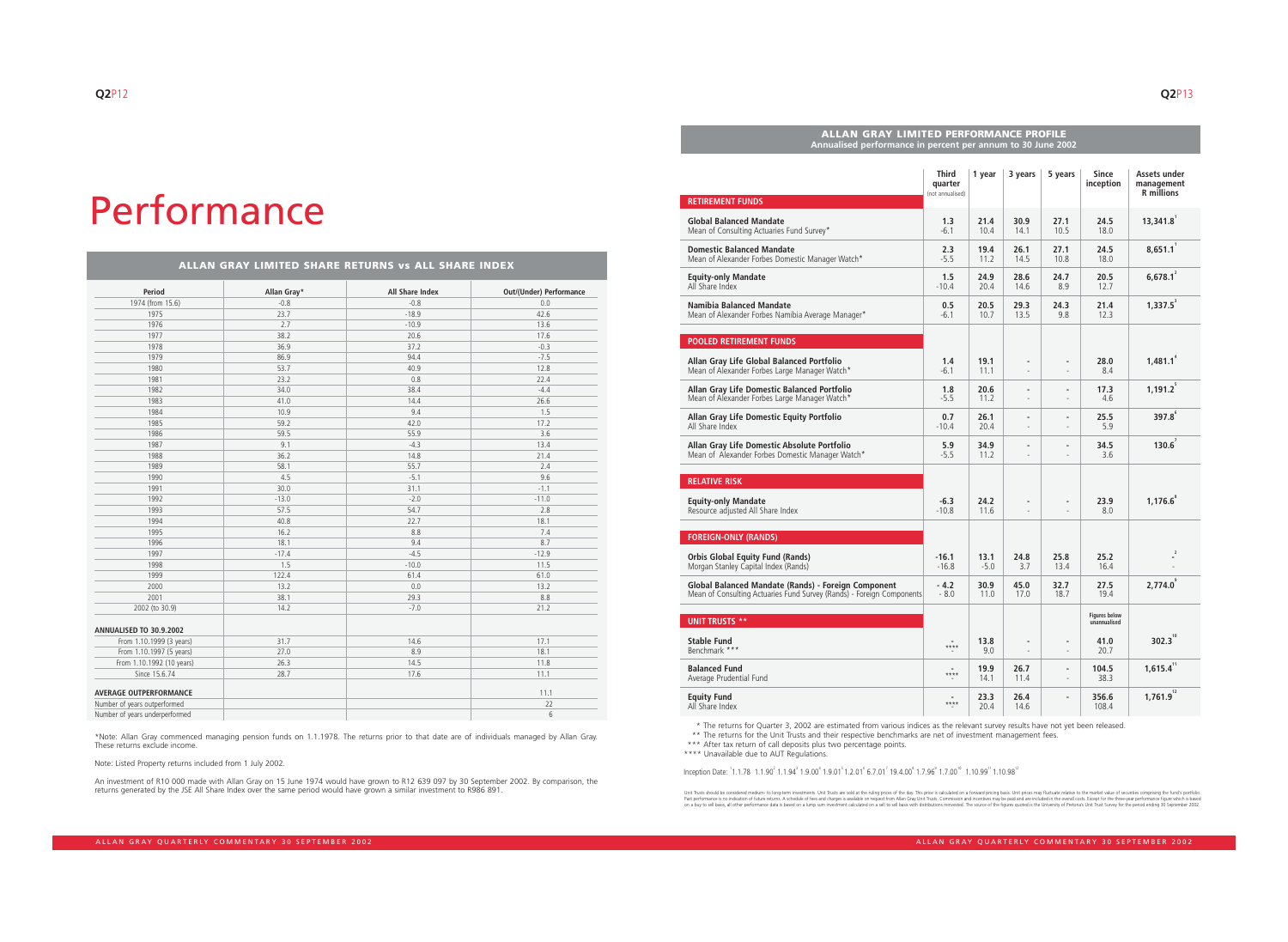### **POOLED PORTFOLIOS - LIFE COMPANY** (The minimum investment per Life Company client is R10 million) Characteristics and objectives of Allan Gray's Pooled Portfolios

**Note** The above risk-profiled portfolios comply with Regulation 28 of the Pension Funds Act.

| <b>RISK-PROFILED PORTFOLIOS</b>                                |                                                                                                                                                                                                                                                                                                            |                                                                                                                                                                                                          |                                                                                                                                                                                                                                                                                                                                            |  |  |
|----------------------------------------------------------------|------------------------------------------------------------------------------------------------------------------------------------------------------------------------------------------------------------------------------------------------------------------------------------------------------------|----------------------------------------------------------------------------------------------------------------------------------------------------------------------------------------------------------|--------------------------------------------------------------------------------------------------------------------------------------------------------------------------------------------------------------------------------------------------------------------------------------------------------------------------------------------|--|--|
|                                                                | <b>STABLE PORTFOLIO</b>                                                                                                                                                                                                                                                                                    | <b>BALANCED PORTFOLIO</b>                                                                                                                                                                                | <b>ABSOLUTE PORTFOLIO</b>                                                                                                                                                                                                                                                                                                                  |  |  |
| <b>Investor Profile</b>                                        | · Highly risk-averse institutional investors,<br>e.g. investors in money market funds.                                                                                                                                                                                                                     | · Institutional investors with an average risk tolerance.                                                                                                                                                | · Institutional investors seeking superior absolute<br>returns (in excess of inflation) over the long-term<br>with a higher than average short-term risk tolerance.                                                                                                                                                                        |  |  |
| <b>Product Profile</b>                                         | · Conservatively managed pooled portfolio.<br>. Investments selected from all asset classes.<br>• Shares selected with limited downside and a low<br>correlation to the stockmarket.<br>. Modified duration of the bond portfolio<br>will be conservative.<br>• Choice of global or domestic-only mandate. | • Actively managed pooled portfolio.<br>• Investments selected from all asset classes.<br>• Represents Allan Gray's houseview for a<br>balanced mandate.<br>• Choice of global or domestic-only mandate. | • Aggressively managed pooled portfolio.<br>• Investments selected from all asset classes.<br>• Will fully reflect the manager's strong investment<br>convictions and could deviate considerably in both<br>asset allocation and stock selection from the<br>average retirement portfolio.<br>• Choice of global or domestic-only mandate. |  |  |
| <b>Return Characteristics/</b><br><b>Risk of Monetary Loss</b> | · Superior returns to money market investments.<br>• Limited capital volatility.<br>• Strives for capital preservation over any<br>two-year period.                                                                                                                                                        | · Superior long-term returns.<br>. Risk will be higher than Stable Portfolio<br>but less than the Absolute Portfolio.                                                                                    | • Superior absolute returns (in excess of inflation)<br>over the long-term.<br>. Risk of higher short-term volatility than the<br>Balanced Portfolio.                                                                                                                                                                                      |  |  |
| <b>Benchmark</b>                                               | .2%. Alexander Forbes three month Deposit Index plus 2%                                                                                                                                                                                                                                                    | . Mean performance of the large managers as surveyed<br>by consulting actuaries.                                                                                                                         | • Mean performance of the large managers as surveyed<br>by consulting actuaries.                                                                                                                                                                                                                                                           |  |  |
| <b>Fee Principles</b>                                          | · Fixed fee, or performance fee based on<br>outperformance of the benchmark.                                                                                                                                                                                                                               | · Fixed fee, or performance fee based on<br>outperformance of the benchmark.                                                                                                                             | • Performance fee based on outperformance of<br>the benchmark.                                                                                                                                                                                                                                                                             |  |  |

| <b>ASSET CLASS PORTFOLIOS</b>                                  |                                                                                                                                                                                                                                                                                 |                                                                                                                                                                                                                                                       |                                                                                                                                                                                                                                     |                                                                                                                                                                                                                     |                                                                                                                                                                                                                              |  |
|----------------------------------------------------------------|---------------------------------------------------------------------------------------------------------------------------------------------------------------------------------------------------------------------------------------------------------------------------------|-------------------------------------------------------------------------------------------------------------------------------------------------------------------------------------------------------------------------------------------------------|-------------------------------------------------------------------------------------------------------------------------------------------------------------------------------------------------------------------------------------|---------------------------------------------------------------------------------------------------------------------------------------------------------------------------------------------------------------------|------------------------------------------------------------------------------------------------------------------------------------------------------------------------------------------------------------------------------|--|
|                                                                | <b>MONEY MARKET</b>                                                                                                                                                                                                                                                             | <b>BOND MARKET</b>                                                                                                                                                                                                                                    | <b>LISTED PROPERTY</b>                                                                                                                                                                                                              | <b>EQUITY</b>                                                                                                                                                                                                       | <b>FOREIGN</b>                                                                                                                                                                                                               |  |
| <b>Investor Profile</b>                                        | · Institutional investors requiring<br>management of a specific<br>money market portfolio.                                                                                                                                                                                      | · Institutional investors requiring<br>management of a specific bond<br>market portfolio.                                                                                                                                                             | · Institutional investors requiring<br>management of a specific<br>listed property portfolio.                                                                                                                                       | · Institutional investors requiring<br>management of a specific<br>equity portfolio.                                                                                                                                | · Institutional investors requiring<br>management of a specific<br>foreign portfolio.                                                                                                                                        |  |
| <b>Product Profile</b>                                         | • Actively managed pooled<br>portfolio.<br>· Investment risk is managed<br>using modified duration and<br>term to maturity of the<br>instruments in the portfolio.<br>• Credit risk is controlled by<br>limiting the exposure to<br>individual institutions<br>and investments. | · Actively managed pooled<br>portfolio.<br>· Modified duration will vary<br>according to interest rate<br>outlook and is not restricted.<br>• Credit risk is controlled by<br>limiting the exposure to<br>individual institutions<br>and investments. | • Actively managed pooled<br>portfolio.<br>· Portfolio risk is controlled by<br>limiting the exposure to<br>individual counters.                                                                                                    | • Actively managed pooled<br>portfolio.<br>• Represents Allan Gray's<br>houseview for a specialist<br>equity-only mandate.<br>• Portfolio risk is controlled by<br>limiting the exposure to<br>individual counters. | • Actively managed pooled<br>portfolio.<br>• Investments are made in<br>equity and absolute return<br>foreign mutual funds<br>managed by Orbis.<br>• Represents Allan Gray's<br>houseview for a foreign<br>balanced mandate. |  |
| <b>Return Characteristics/</b><br><b>Risk of Monetary Loss</b> | • Superior returns to the<br>Alexander Forbes 3-month<br>Deposit Index.<br>• Low capital risk.<br>• High flexibility.<br>• Capital preservation.<br>· High level of income.                                                                                                     | • Superior returns to that of the<br>JSE All Bond Index plus<br>coupon payments.<br>. Risk will be higher than the<br>Money Market Portfolio but<br>less than the Equity Portfolio.<br>· High level of income.                                        | • Superior returns to that of the<br>Alexander Forbes Listed<br>Property Index (adjusted).<br>. Risk will be no greater than<br>that of the benchmark and<br>will be lower than the<br>Equity Portfolio.<br>• High level of income. | • Superior returns to that of the<br>JSE All Share Index<br>including dividends.<br>• Risk will be no greater than<br>that of the benchmark.                                                                        | • Superior returns to that of the<br>benchmark at no greater than<br>average absolute risk.                                                                                                                                  |  |
| <b>Benchmark</b>                                               | • Alexander Forbes 3-month<br>Deposit Index.                                                                                                                                                                                                                                    | • JSE All Bond Index plus<br>coupon payments.                                                                                                                                                                                                         | • Alexander Forbes Listed<br>Property Index (adjusted).                                                                                                                                                                             | • JSE All Share Index<br>including dividends.                                                                                                                                                                       | • 60% Morgan Stanley Capital<br>International Index, 40% JP Morgan<br>Global Government Bond Index.                                                                                                                          |  |
| <b>Fee Principles</b>                                          | • Fixed fee.                                                                                                                                                                                                                                                                    | · Fixed fee.                                                                                                                                                                                                                                          | · Fixed fee.                                                                                                                                                                                                                        | · Fixed fee, or performance fee<br>based on outperformance<br>of the benchmark.                                                                                                                                     | . No fee charged by Allan Gray<br>Unit prices of underlying mutual<br>funds reflected net of performance<br>fees charged by foreign manager.                                                                                 |  |

**Note** The above asset class portfolios comply with the asset class requirements of Regulation 28.

# Products

|                                                                      | <b>MONEY MARKET</b><br><b>FUND</b>                                                                      | <b>STABLE FUND</b>                                                                                                                                          | <b>BALANCED FUND</b>                                                                                                           | <b>EQUITY FUND</b>                                                                                                        | <b>GLOBAL EQUITY FUND</b><br><b>OF FUNDS</b>                                                                                                                                                                                                                        |
|----------------------------------------------------------------------|---------------------------------------------------------------------------------------------------------|-------------------------------------------------------------------------------------------------------------------------------------------------------------|--------------------------------------------------------------------------------------------------------------------------------|---------------------------------------------------------------------------------------------------------------------------|---------------------------------------------------------------------------------------------------------------------------------------------------------------------------------------------------------------------------------------------------------------------|
| <b>Benchmark</b>                                                     | The Alexander Forbes<br>3-month deposit index.                                                          | After tax return of call deposits<br>with one of the large banks plus<br>two percentage points.                                                             | The average (market value-weighted) of<br>the Domestic Prudential Unit Trust Sector<br>excluding the Allan Gray Balanced Fund. | All Share Index including income.                                                                                         | Morgan Stanley Capital<br>International Index.                                                                                                                                                                                                                      |
| Maximum equity exposure                                              | $0\%$                                                                                                   | 60%                                                                                                                                                         | 75%                                                                                                                            | 95%                                                                                                                       | 95%                                                                                                                                                                                                                                                                 |
| <b>Portfolio orientation</b>                                         | Invested in selected money<br>market instruments providing<br>a high income yield.                      | A portfolio which can include all<br>asset classes chosen for its high<br>income yielding potential.                                                        | A portfolio which can include all<br>asset classes selected for superior long-<br>term returns.                                | A portfolio selected for<br>superior long-term returns.                                                                   | Invested in the Orbis Global Equity<br>Fund and the Allan Gray Money<br>Market Fund. The Fund will always<br>hold 85% offshore.                                                                                                                                     |
| <b>Return objectives</b>                                             | Superior money market<br>returns.                                                                       | Superior after-tax returns<br>to bank deposits.                                                                                                             | Superior long-term returns.                                                                                                    | Superior long-term returns.                                                                                               | Superior long-term returns.                                                                                                                                                                                                                                         |
| Risk of monetary loss                                                | • Low risk.<br>· High degree of<br>capital stability.                                                   | • Limited capital volatility.<br>• Seeks to preserve capital<br>over any 2-year period.                                                                     | Risk will be higher than<br>the Stable Fund but less<br>than the Equity Fund.                                                  | Risk higher than Balanced Fund<br>but less than average General<br>Equity Fund due to low risk<br>investment style.       | Risk higher than Balanced Fund but<br>less than average foreign fund.                                                                                                                                                                                               |
| <b>Target market</b>                                                 | · Highly risk-averse investors<br>· Investors seeking a<br>short-term parking<br>place for their funds. | Risk-averse investors<br>e.g. investors in bank deposits or<br>money market funds.                                                                          | Investors seeking long-term<br>wealth-creation who have<br>delegated the asset allocation<br>decision to Allan Gray.           | Investors seeking long-term<br>wealth creation who have<br>delegated only the equity<br>selection function to Allan Gray. | Investors<br>• seeking to invest locally in Rands<br>and benefit from offshore exposure.<br>· wanting to gain exposure to<br>markets and industries that are not<br>available locally.<br>· who desire to hedge their investments<br>against any rand depreciation. |
| Income                                                               | Highest income yield in the<br>Allan Gray suite of funds.                                               | Higher income yield than the<br>Balanced Fund in the<br>Allan Gray suite of funds.                                                                          | Average income yield in the<br>Allan Gray suite of funds.                                                                      | Lowest income yield in the<br>Allan Gray suite of funds.                                                                  | Low income yield.                                                                                                                                                                                                                                                   |
| Income distribution                                                  | Distributed monthly.                                                                                    | Distributed quarterly.                                                                                                                                      | Distributed bi-annually.                                                                                                       | Distributed bi-annually.                                                                                                  | None.                                                                                                                                                                                                                                                               |
| <b>Compliance with Pension</b><br><b>Fund Investment Regulations</b> | Complies.                                                                                               | Complies.                                                                                                                                                   | Complies.                                                                                                                      | Does not comply.                                                                                                          | Does not comply.                                                                                                                                                                                                                                                    |
| Fee principles                                                       | Fixed fee of 0.5%<br>(excluding VAT)<br>per annum.                                                      | Performance fee oriented to<br>outperformance of taxed bank deposits.<br>No fees if there is a negative return<br>experienced over a 2-year rolling period. | Performance fee oriented to<br>outperformance of the average<br>Prudential Sector Fund.                                        | Performance fee oriented to<br>outperformance of the JSE<br>All Share Index.                                              | Fixed fee of 1.25% (excluding VAT)<br>per annum. The underlying funds also<br>have their own fee structure.                                                                                                                                                         |
| Minimum lump sum<br>investment requirement                           | R50,000.                                                                                                | R5,000.                                                                                                                                                     | R5,000.                                                                                                                        | R10,000.                                                                                                                  | R25,000.                                                                                                                                                                                                                                                            |

### **UNIT TRUSTS**

Comparison of characteristics and objectives of Allan Gray Unit Trusts

### **SEGREGATED PORTFOLIOS**

RETIREMENT FUND INVESTMENT MANAGEMENT IN SOUTH AFRICA<br>Allan Gray manages large retirement funds on a segregated basis where the minimum portfolio size is R100 million.<br>These mandates are exclusively of a balanced or asset

RETIREMENT FUND INVESTMENT MANAGEMENT IN NAMIBIA Allan Gray Namibia manages large retirement funds on a segregated basis.

PRIVATE CLIENTS

Allan Gray manages segregated portfolios for individuals where the minimum portfolio size is R20 million.